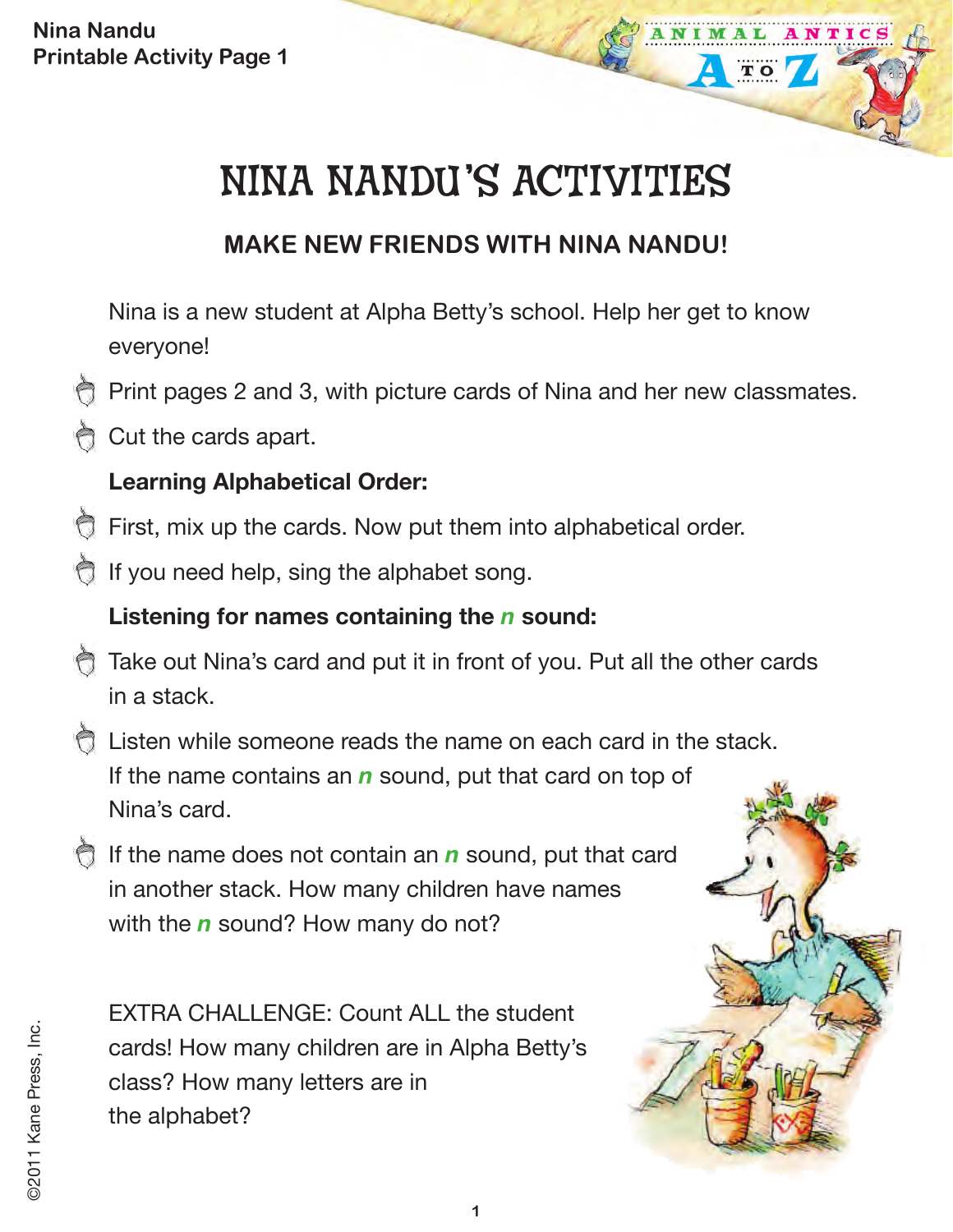**For use with MAKE NEW FRIENDS WITH NINA NANDU!**



ANTICS

ANIM

 $\overline{\mathbf{A}}$ 

AL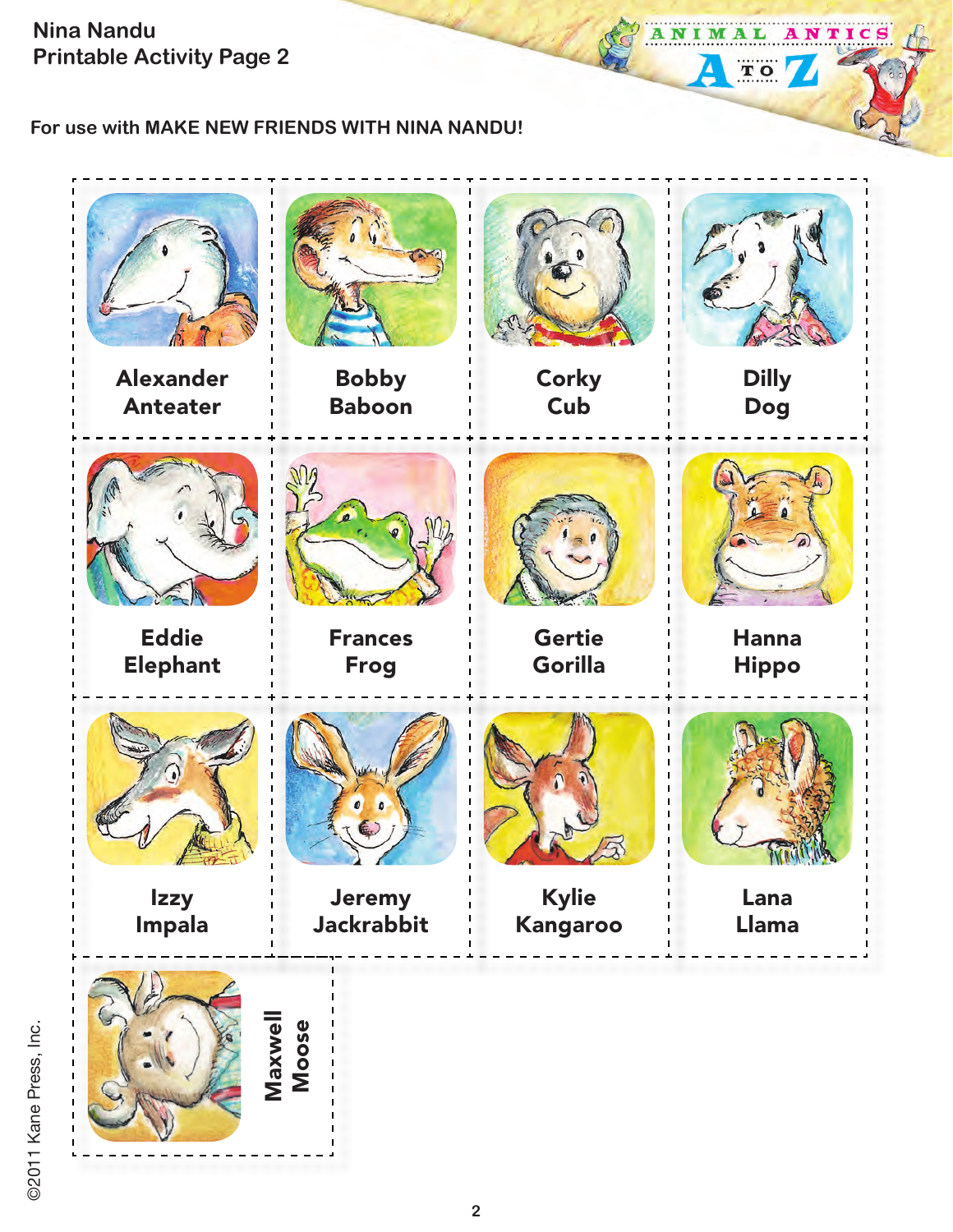ANTICS ANIMAL

**TO** 

 $\overline{\mathbf{A}}$ 

#### **For use with MAKE NEW FRIENDS WITH NINA NANDU!**



©2011 Kane Press, Inc. ©2011 Kane Press, Inc.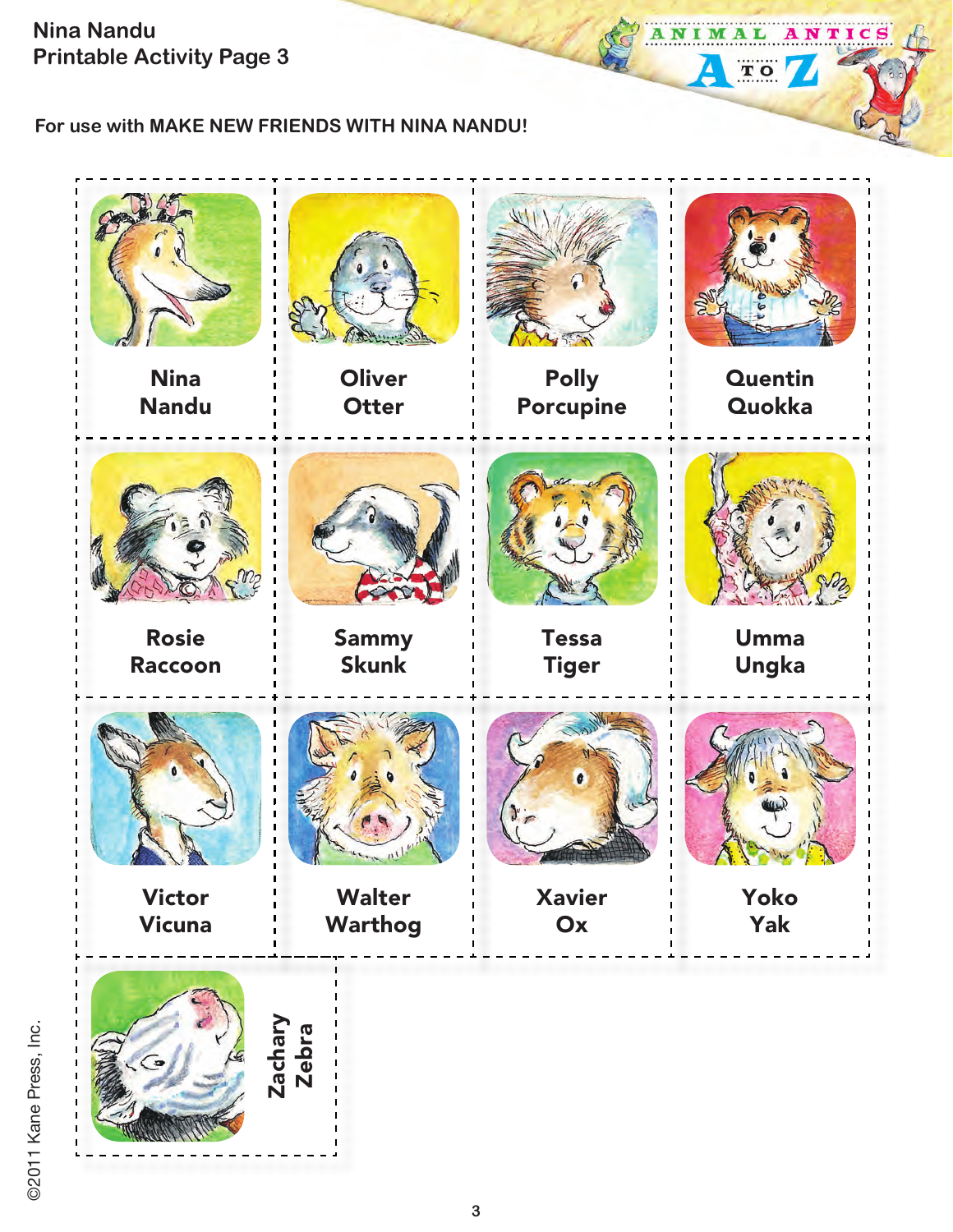## **NINA'S NIFTY SLIDER WORDS!**

TIC

- Ò Print page 5, with the picture of Nina and her whiteboard.
- Cut along the dotted lines at the bottom the page. Then cut out the slider strip.
- Carefully cut along the dotted lines on Nina's whiteboard. Now hold the slider strip behind the page and insert it through the cuts.
- Beginning with "Start," pull the strip up, one space at a time. Sound out each word you make.
- Now pat your SMART noggin!

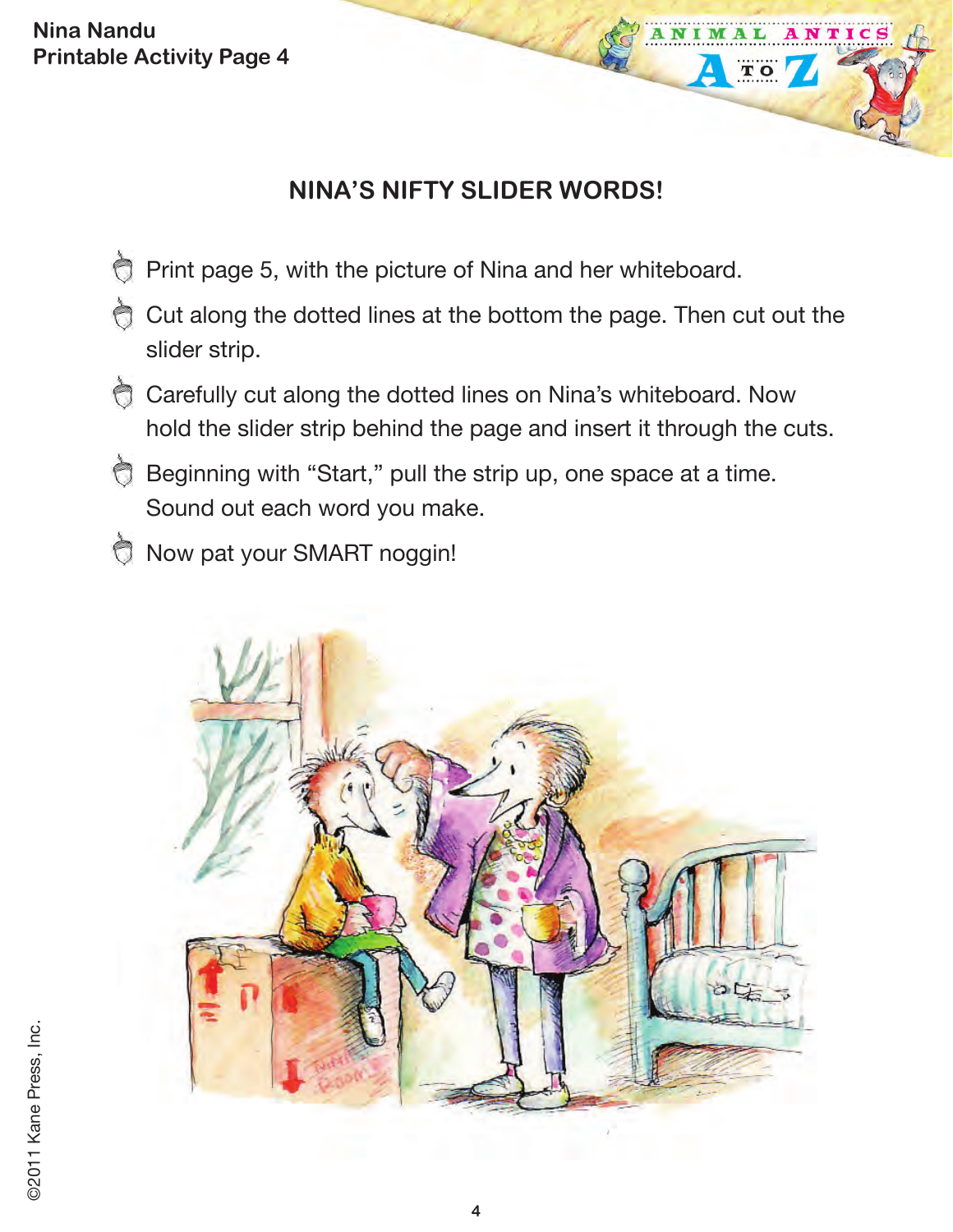## **For use with NINA'S NIFTY SLIDER WORDS!**





©2011 Kane Press, Inc. **<sup>5</sup>**

ANTICS

ANIM

 $\overline{\mathbf{A}}$ 

A L